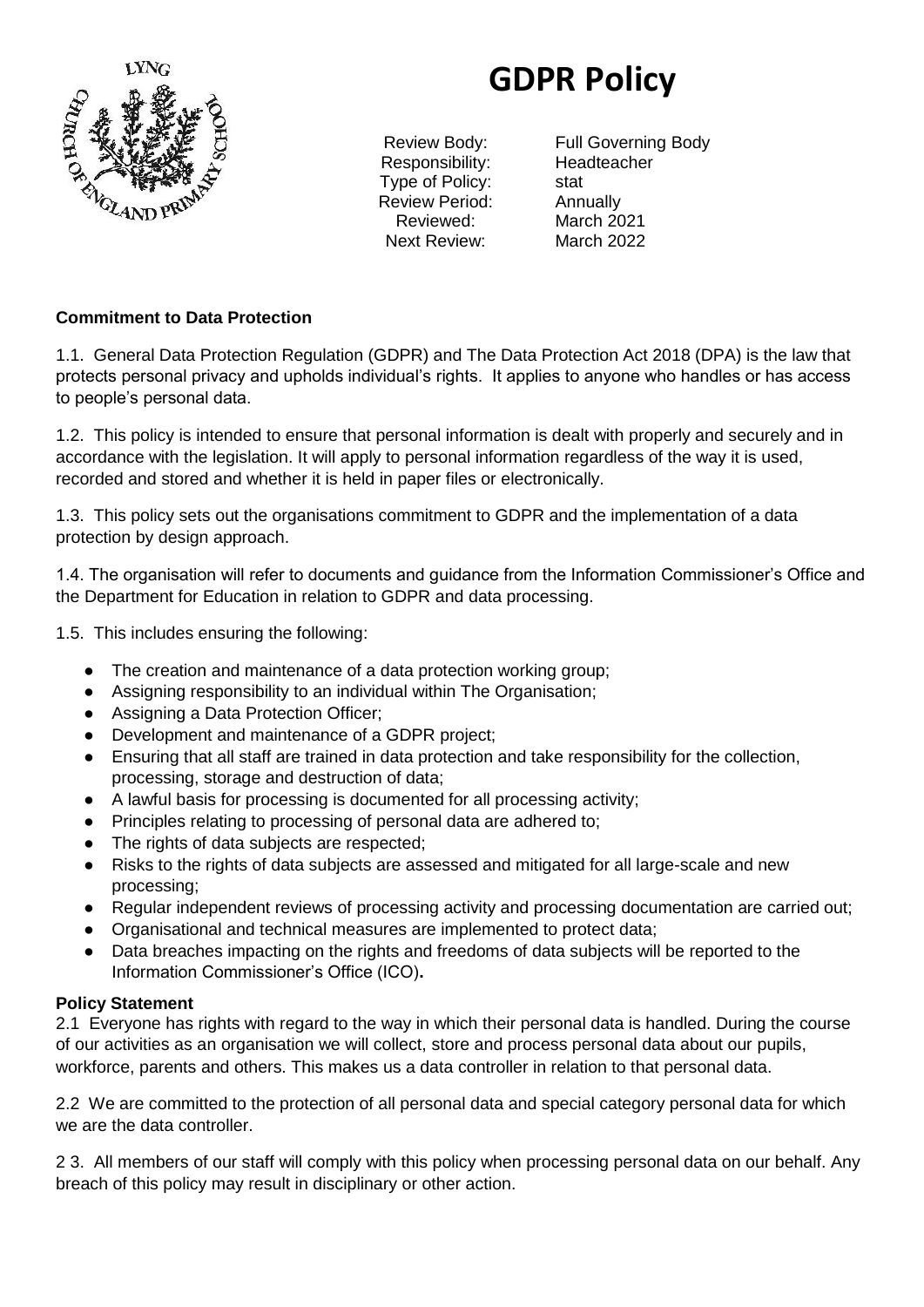#### **Data Protection Officer**

3.1. As an organisation we are required to appoint a Data Protection Officer ("DPO").

**Our DPO is Data Protection Education** and they can be contacted at dpo@dataprotection.education

3.2 The organisation shall maintain a Data Protection Officer to represent the rights of data subjects and a named Data Protection lead in order to assist the Data Protection Officer.

3.3. The organisation shall ensure that the Data Protection Officer is involved properly and in a timely manner, in all issues which relate to the protection of personal data.

3.4. The organisation shall support the Data Protection Officer in performing the responsibilities outlined below by providing resources necessary to carry out those tasks and access to personal data and processing operations. The Data Protection Officer shall maintain his or her expert knowledge.

3.5. The organisation shall ensure that the Data Protection Officer does not receive any instructions regarding the exercise of their tasks. They shall not be dismissed or penalised by the controller or the processor for performing his tasks.

3.6 The Data Protection Officer shall directly report to the highest management level of the organisation, as needed and report to the Board of Governors at least once a year.

3.7. Data subjects may contact the Data Protection Officer with regard to all issues related to processing of their personal data and to the exercise of their rights under the regulations.

3.8. The Data Protection Officer and the Data Protection Lead will be bound by confidentiality and must maintain data security by protecting the confidentiality**,** integrity and availability of all personal data, defined as follows:

- **Confidentiality** means that only people who have a need to know and are authorised to use the personal data can access it.
- **Integrity** means that personal data is accurate and suitable for the purpose for which it is processed.
- **Availability** means that only authorised users can access the personal data when they need it for authorised purposes.

3.9. The Data Protection Officer shall have the following responsibilities:

- Review of all data processing activities (inventory / mapping);
- Conduct of regular health checks/audits and issue recommendations;
- Assist with data protection impact assessments and monitoring performance;
- Monitoring and advice relating to subject access requests and data breaches;
- Assist the organisation with maintenance of records;
- Monitoring and advice relating to FOI and other information requests;
- Co-operation with, and acting as the contact point for the Information Commissioner's Office, who are the supervisory authority in respect of all data protection matters;
- Act as the contact point for data subjects to deal with requests and complaints;
- Training staff

#### **Data Protection Principles**

4.1. Anyone processing personal data must comply with the data protection principles. The organisation will comply and is committed to these principles in relation to any processing of personal data. The Data Protection principals provide that personal data must be:

**Processed lawfully, fairly and in a transparent manner** in relation to the data subject and their rights;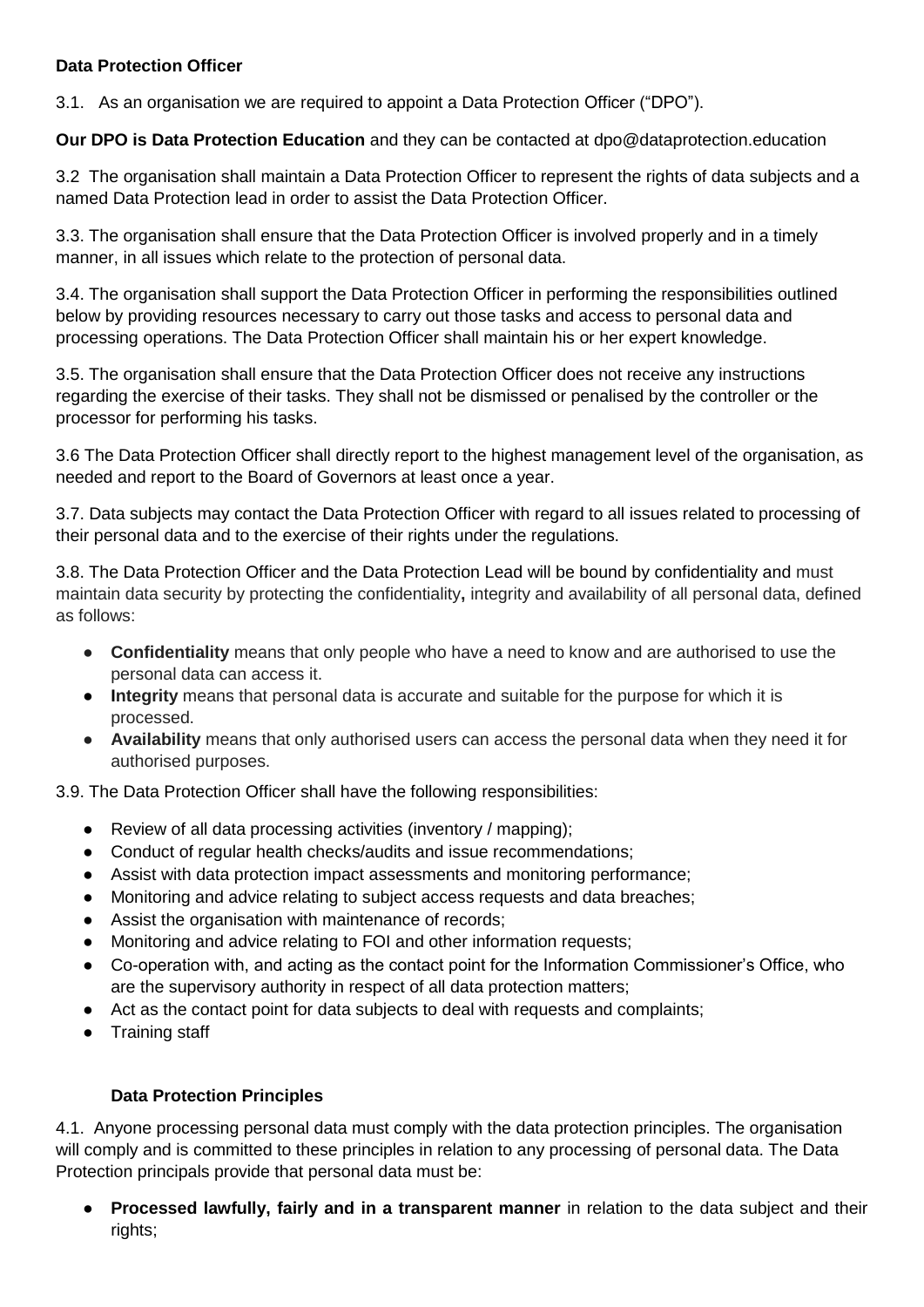- **Collected for specified, explicit and legitimate purposes** and not further processed in a manner that is incompatible with those purposes;
- **Adequate, relevant and limited to what is necessary** in relation to the purposes for which they are processed;
- **Accurate and, where necessary, kept up to date;**
- **Kept in a form which permits identification of data subjects for no longer than is necessary**;
- **Processed in a manner that ensures appropriate security of the personal data**

#### **Data Subjects' Rights**

5.1. The organisation supports the rights of data subjects (or the parents/carers of data subjects where data subjects are not able to demonstrate the capacity to understand their rights) in relation to data that is processed or stored about them, as follows:

- Right to fair and transparent processing;
- Right of access;
- Right of rectification;
- Right to erasure (the "right to be forgotten");
- The right to restrict processing;
- Right to be notified of erasure, rectification or restriction;
- Right of data portability;
- Right to object to processing;
- Right to object to processing for the purposes of direct marketing;
- Right to object to processing for scientific, historical or statistical purposes;
- Right to not be evaluated on the basis of automated processing;
- Right to withdraw consent at any time;
- Right to be notified about a data breach;
- Right to an effective judicial remedy against a supervisory authority;
- Right to lodge a complaint with supervisory authority;
- Right to an effective judicial remedy against a controller or processor; Right to compensation.

5.2. The organisation shall maintain procedures, policies and notices to ensure that data subjects are informed about their rights

#### **Consent**

6.1. There are strict legal requirements in relation to the form of consent that must be obtained from data subjects.

6.2. When pupils and staff join, consents will be required to be completed in relation to them.

6.3. Where appropriate third parties may also be required to complete a consent form.

6.4. In relation to all pupils under the age of 12 years old we will seek consent from an individual with parental responsibility for that pupil.

6.5. If consent is required for the processing of personal data of any data subject then the form of this consent must:

- Inform the data subject of exactly what we intend to do with their personal data;
- Require them to positively confirm that they consent (we cannot ask them to opt-out rather than optin); and
- Inform the data subject of how they can withdraw their consent.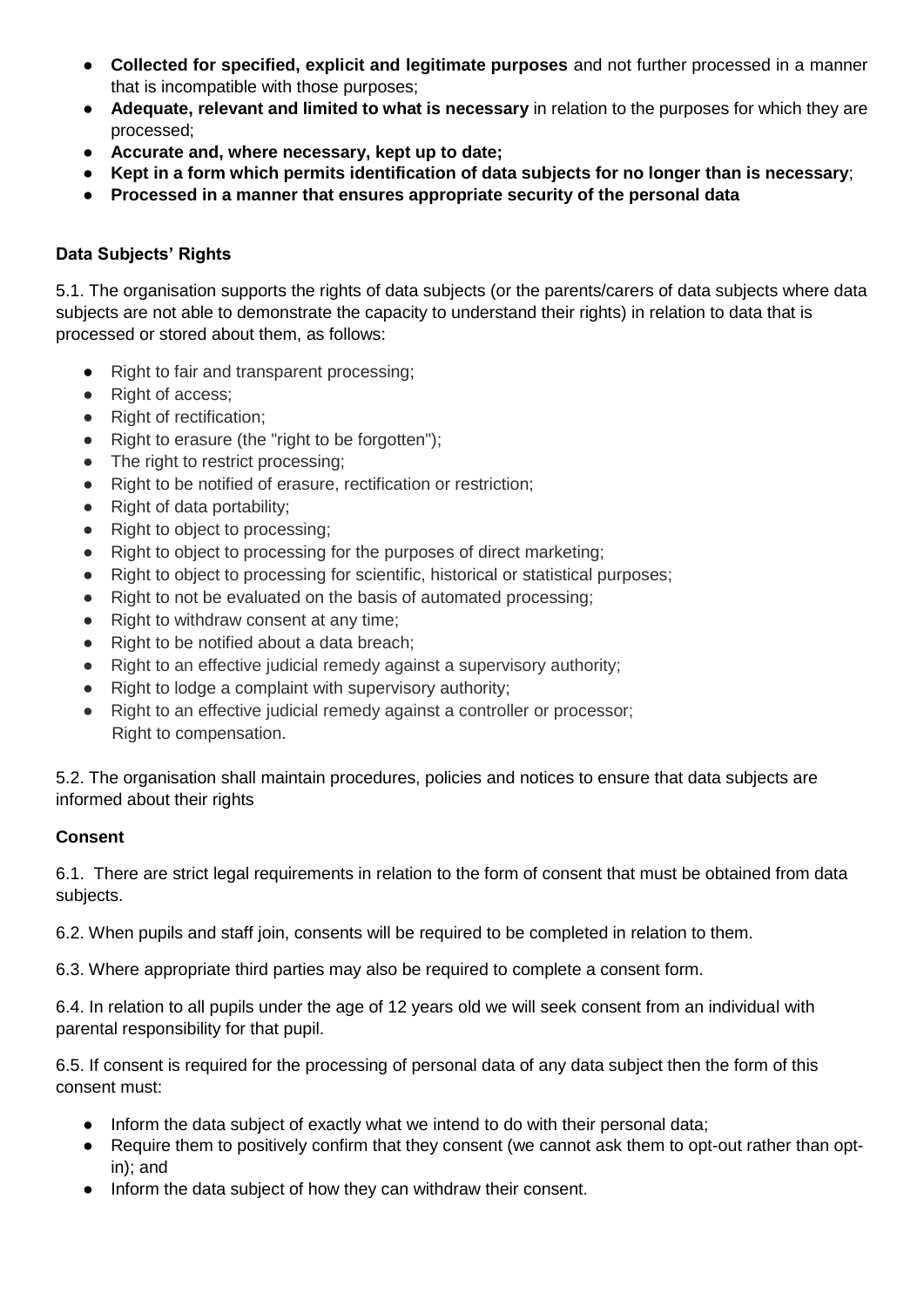6.6 Any **consent must be freely given**, which means that we cannot make the provision of any goods or services or other matter conditional on a data subject giving their consent.

6.7. The DPO must always be consulted in relation to any consent form before consent is obtained.

6.8. A record must always be kept of any consent, including how it was obtained and when.

#### **Processing of Data**

7.1. The organisation will only process personal data where a lawful basis for processing exists. Specifically, where:

- The data subject has given **consent** to the processing of his or her personal data for one or more specific purposes;
- Processing is necessary for the **performance of a contract** to which the data subject is party or in order to take steps at the request of the data subject prior to entering into a contract;
- Processing is necessary for compliance with a **legal obligation** to which the controller is subject (e.g the Education Act 2011);
- Processing is necessary in order to protect the **vital interests** of the data subject or of another natural person;
- Processing is necessary for the **performance of a task carried out in the public interest** or in the exercise of official authority vested in the controller.

#### **Data Security**

8.1. The organisation will implement appropriate data security measures using policies, procedures and technologies to that ensure and maintain the security of all personal data from the point of collection to the point of destruction.

8.2. These security measures will be appropriate to the risks in processing personal data and will be consistent with the rights of the data subjects.

8.3. These measures shall include as appropriate:

- Measures and data access controls to ensure that the Personal Data can only be accessed by authorised personnel for the purposes agreed in the record of processing activity and outlined in the organisation privacy notice;
- In assessing the appropriate level of security account shall be taken in particular of all the risks that are presented by processing, for example from accidental or unlawful destruction, loss, or alteration, unauthorised or unlawful storage, processing, access or disclosure of personal data;
- The anonymisation, pseudonymisation and encryption of personal data;
- The ability to ensure the ongoing confidentiality, integrity, availability and resilience of processing systems and services;
- The ability to restore the availability and access to personal data in a timely manner in the event of a physical or technical incident;
- A process for regular testing, assessing, and evaluating the effectiveness of technical and organisational measures for ensuring the security of the processing of personal data;
- Measures to identify vulnerabilities with respect to the processing of personal data in systems used to provide services to The Organisation.

#### **Data Breaches**

9.1. In the case of a personal data breach, The organisation shall without undue delay and, where feasible, not later than 72 hours after having become aware of it, notify the personal data breach to the Information Commissioner's Office, unless the personal data breach is unlikely to result in a risk to the rights and freedoms of natural persons.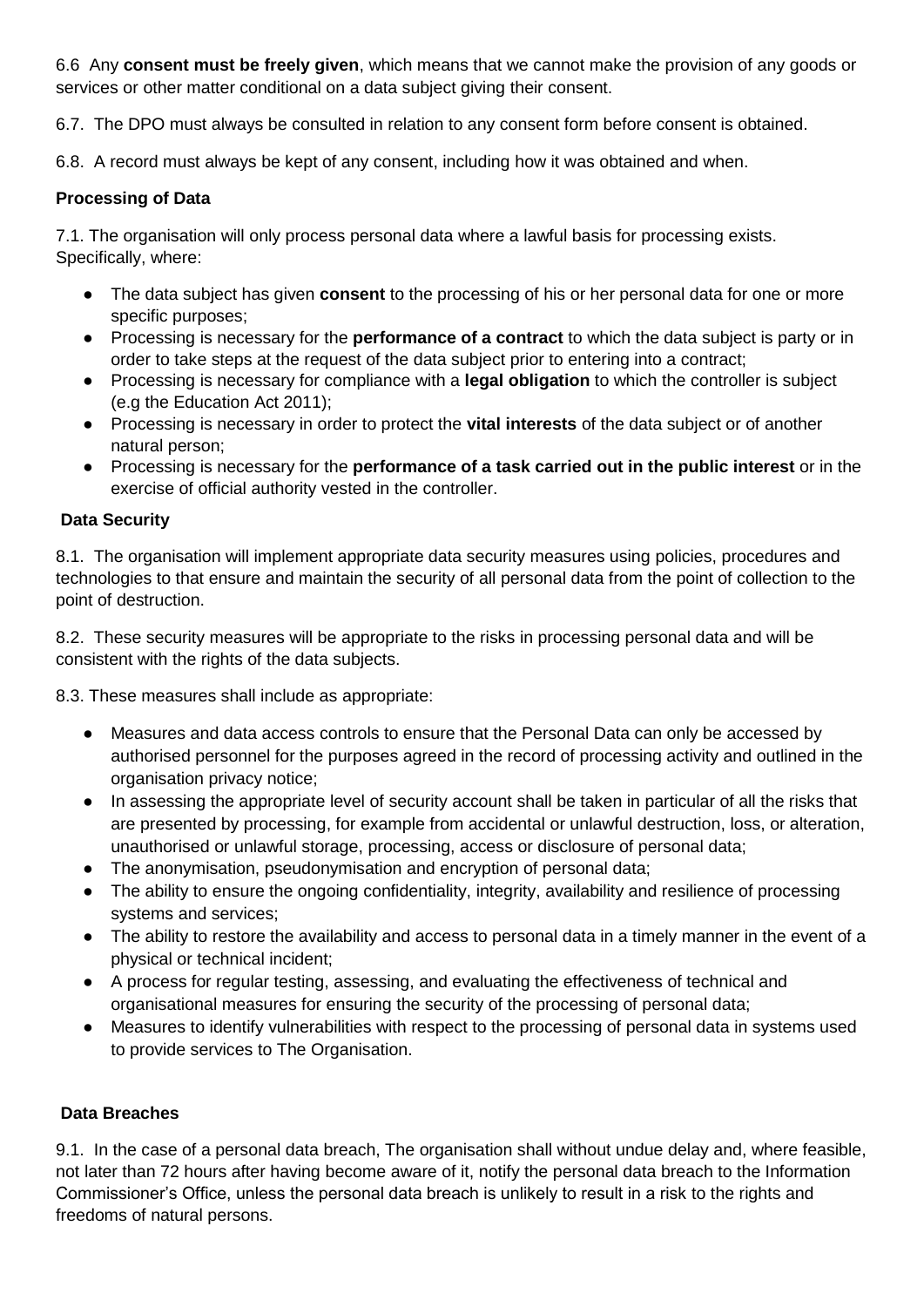9.2. Where the notification to the Information Commissioner's Office is not made within 72 hours, it shall be accompanied by reasons for the delay.

9.3 In order to evaluate the personal data breach The organisation shall without undue delay immediately inform and involve the Data Protection Officer in the assessment of the breach and in the execution of the data breach procedure to contain and manage the breach.

#### 9.4. **The notification to the Information Commissioner's Office shall at least:**

- describe the nature of the personal data breach including where possible, the categories and approximate number of data subjects concerned and the categories and approximate number of personal data records concerned;
- communicate the name and contact details of the data protection officer or other contact point where more information can be obtained;
- describe the likely consequences of the personal data breach;
- describe the measures taken or proposed to be taken by the controller to address the personal data breach, including, where appropriate, measures to mitigate its possible adverse effects;
- Where, and in so far as, it is not possible to provide the information at the same time, the information may be provided in phases without undue further delay.

The organisation shall document any personal data breaches, comprising the facts relating to the personal data breach, its effects and the remedial action taken in a data breach log. The log shall enable the Information Commissioner's Officer to verify compliance with the data breach rules and raise awareness of minor breaches that may assist in the identification of new data handling processes and training requirements.

#### 9.5 **For examples of data breaches please see Appendix 2**

#### **Subject Access Requests**

10.1. The organisation is committed to:

- Ensuring that individuals' rights to their own personal information can be appropriately exercised;
- Providing adequate training for staff to recognise and handle subject access requests;
- Ensuring that everyone handling personal information knows where to find further guidance on individuals' rights in relation to their own personal information;
- Ensuring that queries about individuals' rights to their own personal information are dealt with effectively and promptly;
- Being fair and transparent in dealing with a subject access request;
- Logging all subject access requests to assist the Information Commissioner's Office with any complaints related to subject access as well as identifying any issues that may assist in the identification of new data handling processes and training requirements.

10.2. All staff are responsible for ensuring that any request for information they receive is dealt with in line with the requirements of the GDPR and in compliance with this policy.

All staff have a responsibility to recognise a request for information and ensure it is passed to the responsible member of staff and/or the Data Protection Officer within two working days.

#### 10.3. **For information and guidance on how the organisation will deal with a Subject Access Request see the Subject Access Request Procedure**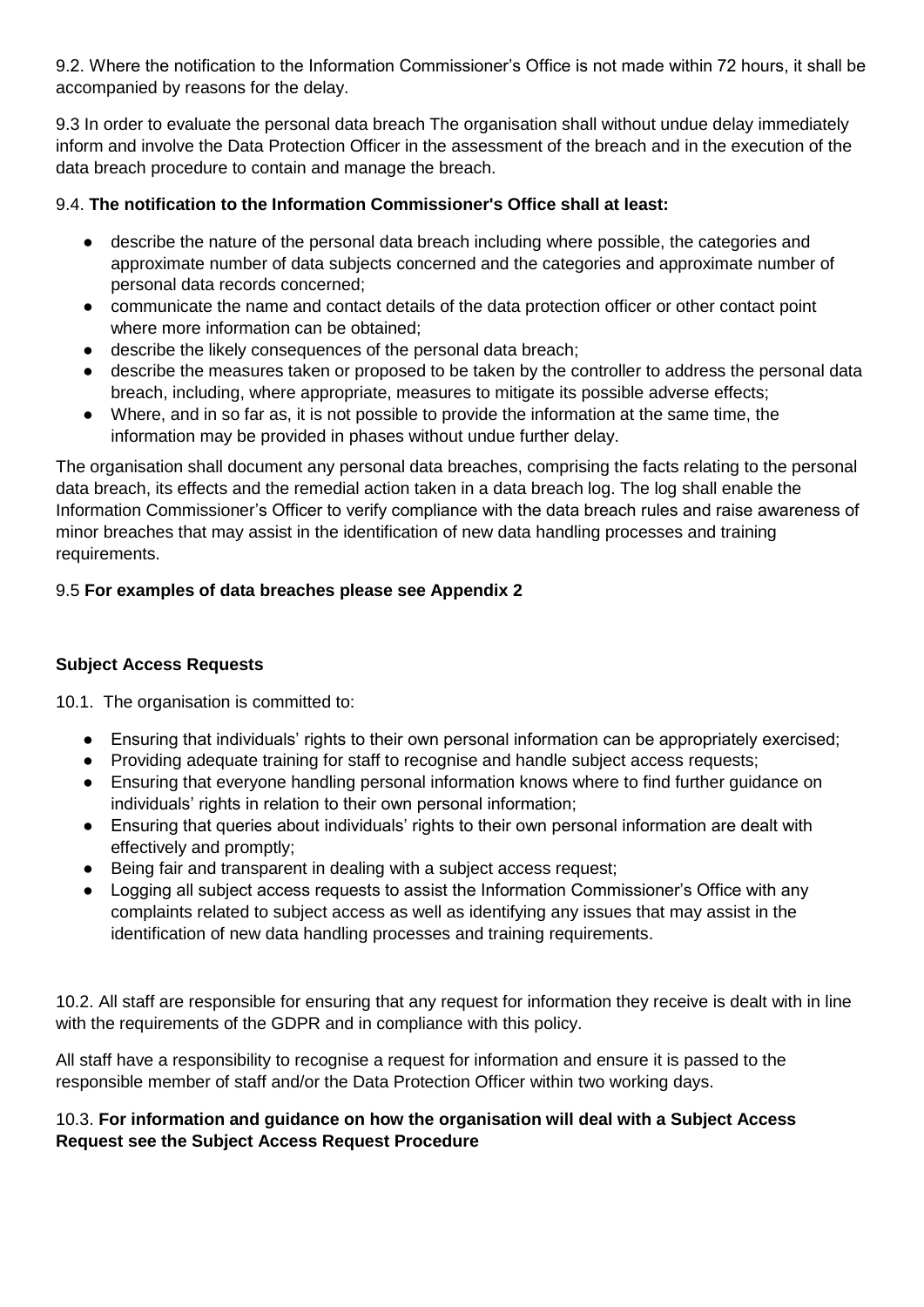#### **Photography and Videos**

11.1. Photographs and videos will normally only be taken and used where they are deemed essential for performing the public task of the organisation or relative to providing education.

11.2. However there may be occasions that arise where the organisation would like to celebrate the achievements of our pupils and therefore we may want to use images and videos of our pupils within promotional materials, school display ,or for publication in the media. Parents will be asked to complete a consent form annually in relation to the use of images and videos of that pupil. We will not use images or videos of pupils for any purpose where we do not have consent.

11.3. The retention period for photographs and videos taken by the organisation, organisation staff and workforce will be documented in the retention policy. At the end of the retention period photographs will either be destroyed or they may be retained as photos for archiving purposes in the public interest.

11.4. The organisation asks that parents and others do not post any images or videos which include any child other than their own child on any social media or otherwise publish those images or videos.

#### **Retention Policy**

12.1. The organisation will not keep personal data longer than necessary and will maintain a retention schedule outlining the retention requirements of electronic and paper records. The Organisation will retain the minimum amount of information that it requires to carry out its' statutory functions and the provision of services.

12.2. In circumstances where a retention period of a specific document has expired, checks will be made to confirm disposal and consideration given to the method of disposal to be used based on the data to be disposed of.

12.3. These checks will include the following questions being addressed:

- Have the documents been checked to ensure they are appropriate for destruction?
- Is retention required to fulfil statutory obligations or other regulatory obligations, including child protection?
- Is retention required for evidence?
- Is retention required to meet the operational needs of the service?
- Is retention required because the document or record is of historic interest, intrinsic value or required for organisational memory?

#### **Training**

13.1.The organisation shall ensure that all members of staff receive data protection training, including training on information handling appropriate to ensure data protection competence in their role. Training shall be completed every two years as a minimum.

Policy to be reviewed annually.

If you would like to discuss anything in this policy, please contact:

Data Protection Officer: **Data Protection Education Ltd.**

Telephone: 0800 0862018

Email: [dpo@dataprotection.education](mailto:dpo@dataprotection.education)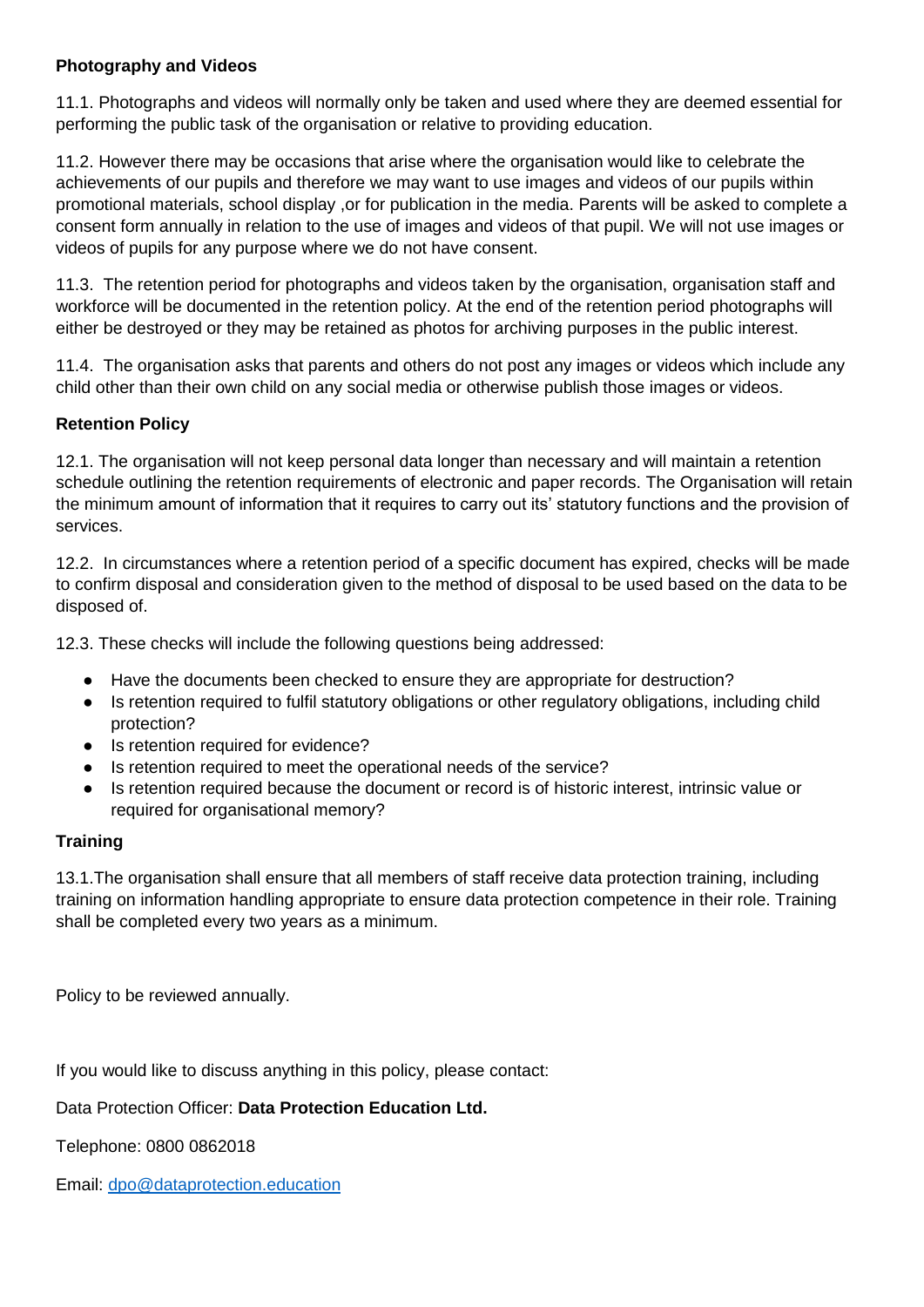#### **Appendix 1 Definitions**

**Personal data** means any information relating to an identified or identifiable natural person ('data subject'); an identifiable natural person is a person who can be identified, directly or indirectly, in particular by reference to an identifier such as a name, an identification number, location data, an online identifier or by one or more factors specific to the physical, physiological, genetic, mental, economic, cultural or social identity of that natural person;

**Processing** means any operation or set of operations which is performed on personal data or on sets of personal data, whether or not by automated means, such as collection, recording, organisation, structuring, storage, adaptation or alteration, retrieval, consultation, use, disclosure by transmission, dissemination or otherwise making available, alignment or combination, restriction, erasure or destruction;

**Restriction of processing** means the marking of stored personal data with the aim of limiting their processing in the future;

**Profiling** means any form of automated processing of personal data consisting of the use of personal data to evaluate certain personal aspects relating to a natural person, in particular to analyse or predict aspects concerning that natural person's performance at work, economic situation, health, personal preferences, interests, reliability, behaviour, location or movements;

**Pseudonymisation** means the processing of personal data in such a manner that the personal data can no longer be attributed to a specific data subject without the use of additional information, provided that such additional information is kept separately and is subject to technical and organisational measures to ensure that the personal data are not attributed to an identified or identifiable natural person;

**Filing system** means any structured set of personal data which are accessible according to specific criteria, whether centralised, decentralised or dispersed on a functional or geographical basis;

**Controller** means the natural or legal person, public authority, agency or other body which, alone or jointly with others, determines the purposes and means of the processing of personal data; where the purposes and means of such processing are determined by Union or Member State law, the controller or the specific criteria for its nomination may be provided for by Union or Member State law;

**Processor** means a natural or legal person, public authority, agency or other body which processes personal data on behalf of the controller;

**Recipient** means a natural or legal person, public authority, agency or another body, to which the personal data are disclosed, whether a third party or not. However, public authorities which may receive personal data in the framework of a particular inquiry in accordance with Union or Member State law shall not be regarded as recipients; the processing of those data by those public authorities shall be in compliance with the applicable data protection rules according to the purposes of the processing;

**Third party** means a natural or legal person, public authority, agency or body other than the data subject, controller, processor and persons who, under the direct authority of the controller or processor, are authorised to process personal data;

**Consent** of the data subject means any freely given, specific, informed and unambiguous indication of the data subject's wishes by which he or she, by a statement or by a clear affirmative action, signifies agreement to the processing of personal data relating to him or her;

**Personal data breach** means a breach of security leading to the accidental or unlawful destruction, loss, alteration, unauthorised disclosure of, or access to, personal data transmitted, stored or otherwise processed;

**Genetic data** means personal data relating to the inherited or acquired genetic characteristics of a natural person which give unique information about the physiology or the health of that natural person and which result, in particular, from an analysis of a biological sample from the natural person in question;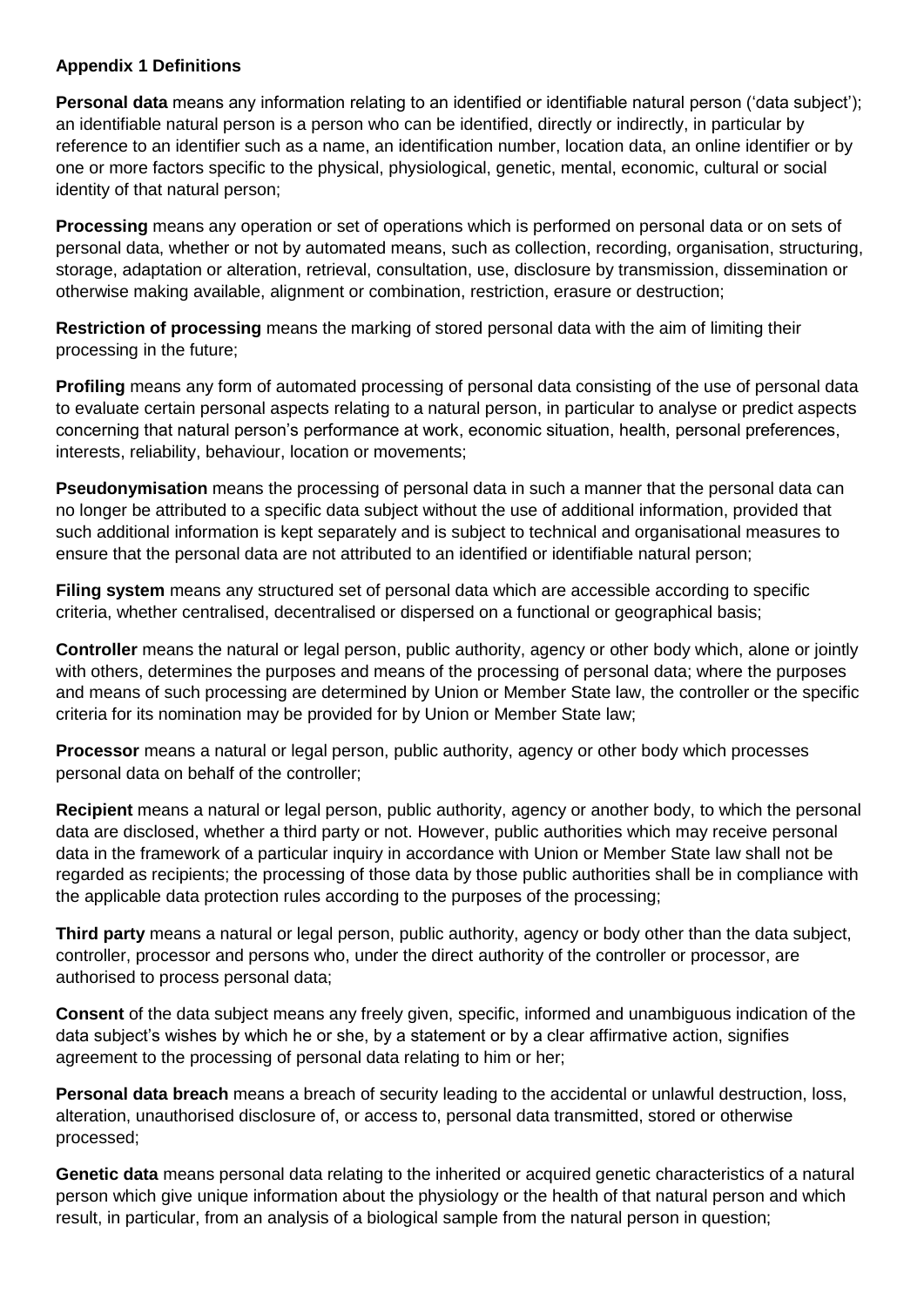**Biometric data** means personal data resulting from specific technical processing relating to the physical, physiological or behavioural characteristics of a natural person, which allow or confirm the unique identification of that natural person, such as facial

**Data concerning health** means personal data related to the physical or mental health of a natural person, including the provision of health care services, which reveal information about his or her health status;

**Enterprise** means a natural or legal person engaged in an economic activity, irrespective of its legal form, including partnerships or associations regularly engaged in an economic activity;

**Supervisory authority** means an independent public authority which is established by a Member State pursuant to Article 51 of the GDPR;

#### **Cross-border processing** means either:

- processing of personal data which takes place in the context of the activities of establishments in more than one Member State of a controller or processor in the Union where the controller or processor is established in more than one Member State; or
- processing of personal data which takes place in the context of the activities of a single establishment of a controller or processor in the Union but which substantially affects or is likely to substantially affect data subjects in more than one Member State;
- **Relevant and reasoned objection** means an objection to a draft decision as to whether there is an infringement of this Regulation, or whether envisaged action in relation to the controller or processor complies with this Regulation, which clearly demonstrates the significance of the risks posed by the draft decision as regards the fundamental rights and freedoms of data subjects and, where applicable, the free flow of personal data within the Union;
- **Information society service** means any service normally provided for remuneration, at a distance, by electronic means and at the individual request of a recipient of services;
- **International organisation** means an organisation and its subordinate bodies governed by public international law, or any other body which is set up by, or on the basis of, an agreement between two or more countries;
- **Special categories** of personal data means personal data:
	- revealing racial or ethnic origin;
	- revealing political opinions;
	- revealing religious or philosophical beliefs or trade union membership;
	- the processing of genetic data, biometric data for the purpose of uniquely identifying a natural person;
	- data concerning health or data concerning a natural person's sex life or sexual orientation;
- **Data breach**: an incident or event in which personal and/or confidential data:
	- has potentially been viewed or used by an individual unauthorised to do so;
	- has had its integrity compromised;
	- is lost or is unavailable for a significant period.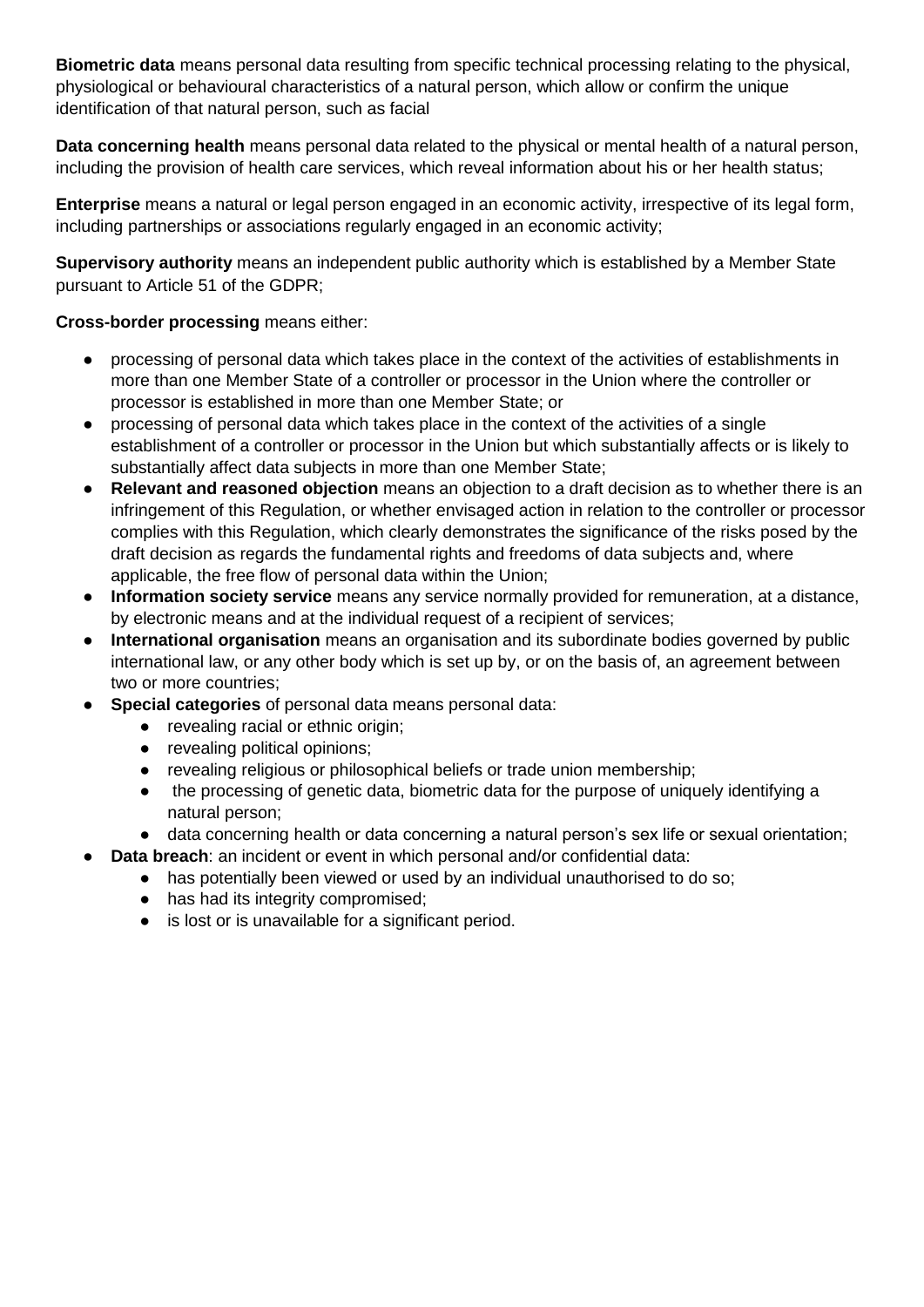### **Appendix 2. Examples of Data Breaches**

- Loss or theft of paper records or loss or theft of equipment on which data is stored e.g. a laptop, mobile phone, tablet device or memory stick;
- A letter or email containing personal and/or confidential data sent to the wrong address (including internal staff or third parties) or an email to an unauthorised group of email boxes;
- Personal data disclosed orally in error in a meeting or over the phone including "blogging" where information is obtained by deceiving The Organisation, or where information has been disclosed without confirming the true identity of the requester;
- Unauthorised access to information classified as personal or confidential e.g. attaching documents to an outlook diary appointment that is openly accessible;
- Posting information on the world wide web or on a computer otherwise accessible from the Internet without proper information security precautions;
- Sensitive information left on a photo-copier or on a desk in County Council premises;
- Unauthorised alteration or deletion of information;
- Not storing personal and confidential information securely;
- Not ensuring the proper transfer or destruction of files after closure of offices/buildings e.g. not following building decommissioning procedures;
- Failure to safeguard/remove personal data on office equipment (including computers and smart phones) before disposal/sale.

Examples of Breaches caused by IT Security Incidents:

- Unauthorised access to IT systems because of misconfigured and/or inappropriate access controls;
- Hacking or phishing attacks and related suspicious activity;
- Virus or malware attacks and related suspicious activity;
- ICT infrastructure-generated suspicious activity;
- Divulging a password to another user without authority.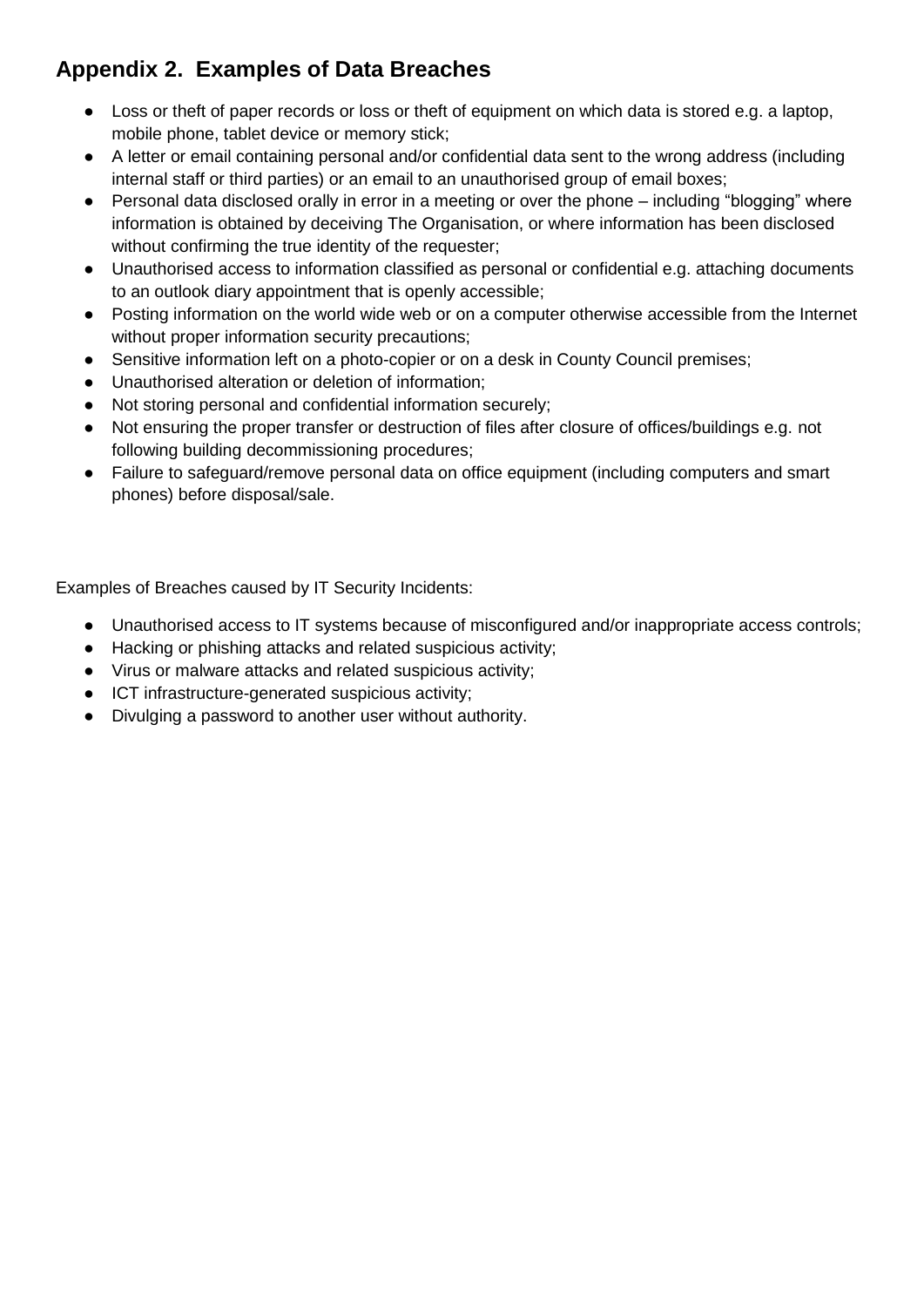## **Appendix 3 Dealing with a Subject Access Request**

| What must the school do?                                                                                                                                                                                                                 | Why?                                                                                                                                                                                                                                                                                                                                  | How?                                                                                                                                                                                                                                                                                 |
|------------------------------------------------------------------------------------------------------------------------------------------------------------------------------------------------------------------------------------------|---------------------------------------------------------------------------------------------------------------------------------------------------------------------------------------------------------------------------------------------------------------------------------------------------------------------------------------|--------------------------------------------------------------------------------------------------------------------------------------------------------------------------------------------------------------------------------------------------------------------------------------|
| We must be clear about the<br>nature of the request and<br>identify what information is<br>being requested.                                                                                                                              | Being clear about the nature<br>of the request will enable you<br>to decide whether the request<br>needs to be dealt with in<br>accordance with statutory<br>requirements, who needs to<br>deal with the request, and/or<br>whether this is business as<br>usual (BAU). If needed ask<br>the submitter of the request<br>for clarity. | <b>Review the request and</b><br>identify:<br>If the request is for the<br>personal information of the<br>requester or made by an<br>individual on behalf of<br>another person (e.g. on behalf<br>of a child or an adult lacking<br>capacity) - this is a subject<br>access request; |
|                                                                                                                                                                                                                                          |                                                                                                                                                                                                                                                                                                                                       | If the request is for non-<br>personal information - this<br>may be dealt with as BAU or<br>formally under the Freedom<br>of Information Act 2000 (the<br><b>FOIA) or the Environmental</b><br><b>Information Regulations 2004</b><br>(the EIR).                                     |
|                                                                                                                                                                                                                                          |                                                                                                                                                                                                                                                                                                                                       | NB: The request can be<br>received in a range of<br>different formats e.g. letter,<br>email, a completed form, or<br>can be made via social media<br>(e.g. a Facebook page or<br>Twitter account).                                                                                   |
| If the request is a SAR the<br>request must be forwarded to<br>the responsible member of<br>staff (usually the<br><b>Headteacher) and the Data</b><br><b>Protection Officer within two</b><br>working days of receipt of<br>the request. | The GDPR stipulates that<br><b>SARs must be completed</b><br>within one month of the<br>request - but in reality, as<br>soon as possible.                                                                                                                                                                                             | Log the SAR in the subject<br>access request log and<br>inform all appropriate staff<br>required to deal with the<br>request.                                                                                                                                                        |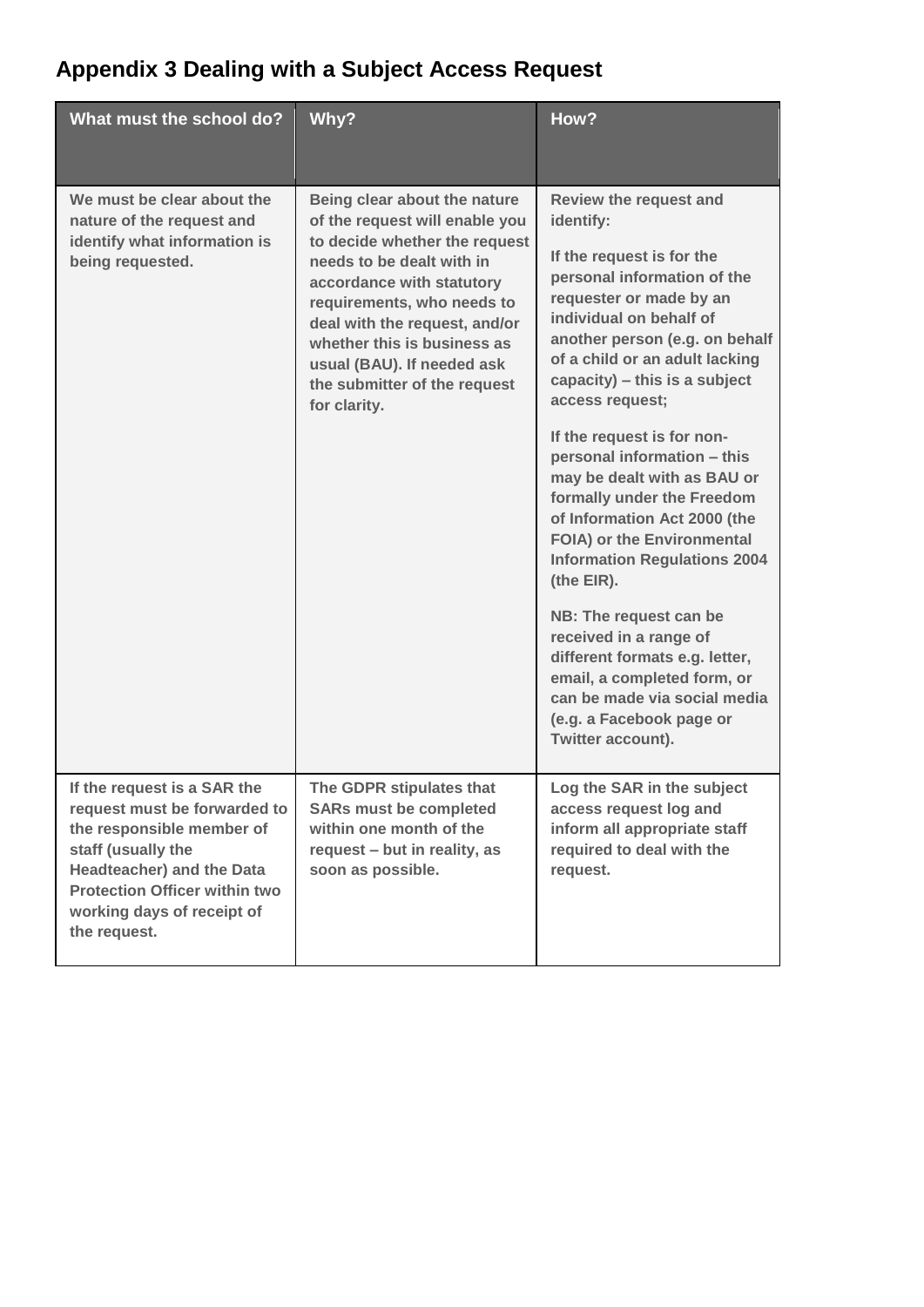| If the information requested<br>is for non-personal<br>information <i>i.e.</i> is<br>organisational or statistical<br>information, this will fall<br>under the FOIA or EIR, or<br>BAU and will be dealt with, as<br>follows:<br>All non-routine FOIA or EIR<br>requests must be forwarded<br>to the responsible member of<br>staff (usually the<br><b>Headteacher) and the Data</b><br><b>Protection Officer within two</b><br>working days of receipt of<br>the request. | The FOIA and EIR stipulates<br>that requests must be<br>completed within 20 working<br>days of the request -<br>therefore the more swiftly<br>request are being dealt with,<br>the more likely The<br><b>Organisation will meet its</b><br>statutory deadlines.<br><b>BAU requests need to be</b><br>dealt with by an individual in<br>that particular service area<br>who can identify and locate<br>the information requested<br>and provide a response<br>within a reasonable<br>timeframe. | If the request is for non-<br>routine/FOIA/EIR information<br>contact the responsible<br>member of staff (usually the<br><b>Headteacher) and the Data</b><br><b>Protection Officer.</b> |
|---------------------------------------------------------------------------------------------------------------------------------------------------------------------------------------------------------------------------------------------------------------------------------------------------------------------------------------------------------------------------------------------------------------------------------------------------------------------------|------------------------------------------------------------------------------------------------------------------------------------------------------------------------------------------------------------------------------------------------------------------------------------------------------------------------------------------------------------------------------------------------------------------------------------------------------------------------------------------------|-----------------------------------------------------------------------------------------------------------------------------------------------------------------------------------------|
| If the information requested<br>is for the personal<br>information of an individual<br>for use in a criminal<br>investigation by the police, or<br>any other agency<br>investigating criminal<br>offences, this will fall under<br>either the regulatory<br><b>Investigative Powers Act</b><br>2000 (RIPA) or Data<br><b>Protection Act 2018.</b>                                                                                                                         | It is in the public interest that<br>requests are identified and<br>dealt with as quickly as<br>possible.                                                                                                                                                                                                                                                                                                                                                                                      | Scan and email the request to<br>the responsible member of<br>staff (usually the<br><b>Headteacher) and the Data</b><br><b>Protection Officer as needed.</b>                            |
| The request can be for either<br>hard copy or any type of<br>electronic information<br>including email traffic ie the<br>time and information that an<br>email is sent.                                                                                                                                                                                                                                                                                                   |                                                                                                                                                                                                                                                                                                                                                                                                                                                                                                |                                                                                                                                                                                         |
| The request must be<br>forwarded to the responsible<br>member of staff (usually the<br><b>Headteacher) and the Data</b><br><b>Protection Officer within two</b><br>days.                                                                                                                                                                                                                                                                                                  |                                                                                                                                                                                                                                                                                                                                                                                                                                                                                                |                                                                                                                                                                                         |